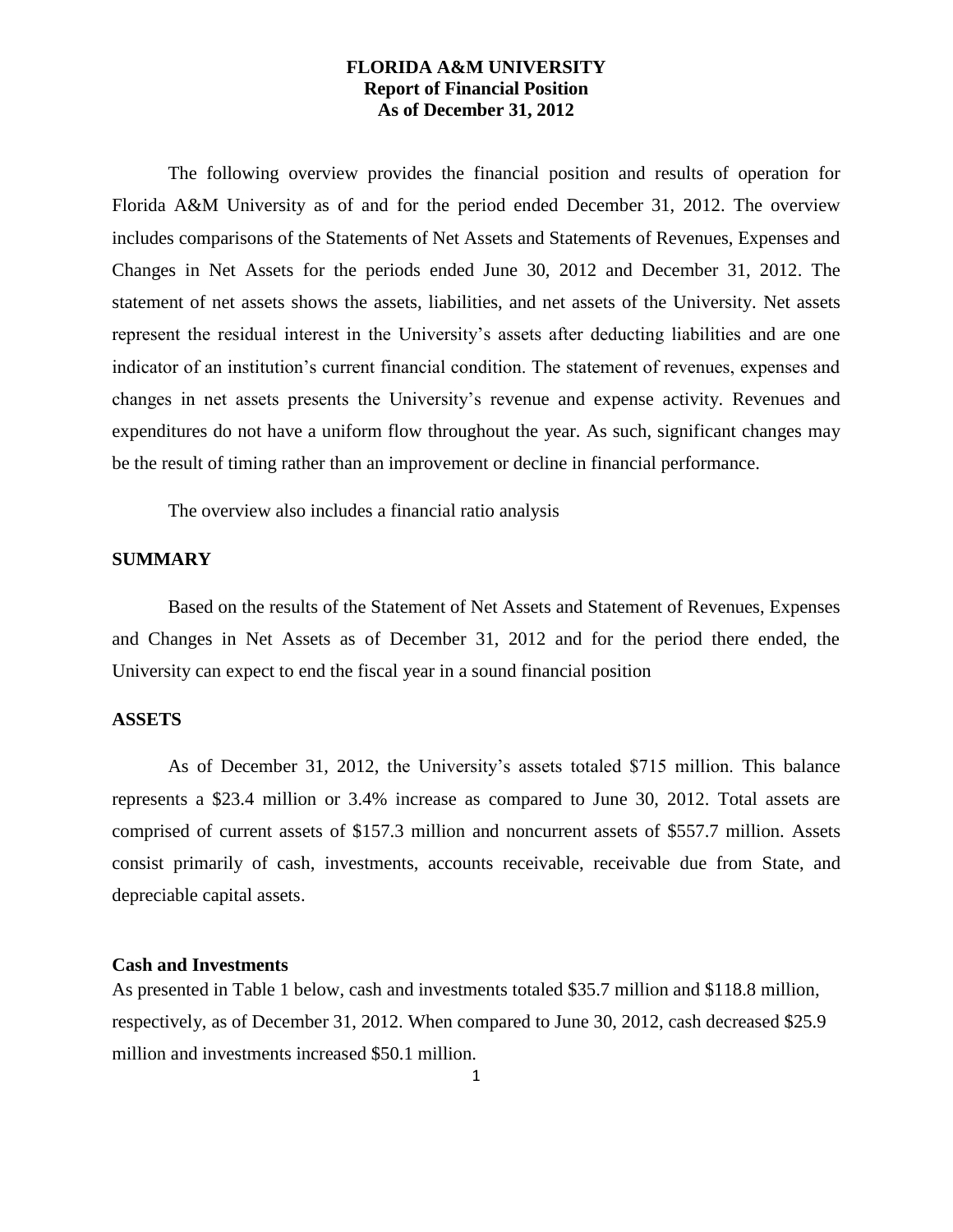| <b>DATE</b>       | <b>CASH</b>  | <b>INVESTMENTS</b> | TOTAL         |  |  |  |
|-------------------|--------------|--------------------|---------------|--|--|--|
| December 31, 2012 | \$61,653,994 | \$68,653,804       | \$130.307.798 |  |  |  |
| June 30, 2012     | \$35,741,358 | \$118,765,706      | \$154,507,064 |  |  |  |

Table 1: Comparative analysis of cash and investment balances as of June 30, 2012 and December 31, 2012. *Source:* iRattler general ledger trial balance.

The uncharacteristically large increase in investments is mainly the result of bond proceeds received to construct the new 800-bed student residential facility. As shown in Graph 1 below, the cash balance remained relatively constant from fiscal year 2008 – 2011. Cash increased \$48.5 million from June 30, 2011 to June 30, 2012. The increase is related to the increase in net assets (fund balance) from \$60.4 million to \$83.5 million, respectively. The increase in net asset is primarily due to expenditure decreases in compensation and employee benefits. The Florida Legislature lowered the University's proportionate contribution to the Florida Retirement System and Optional Retirement program. Furthermore, the University introduced austerity measures at the end of fiscal year 2011 to prepare for future budget reductions.

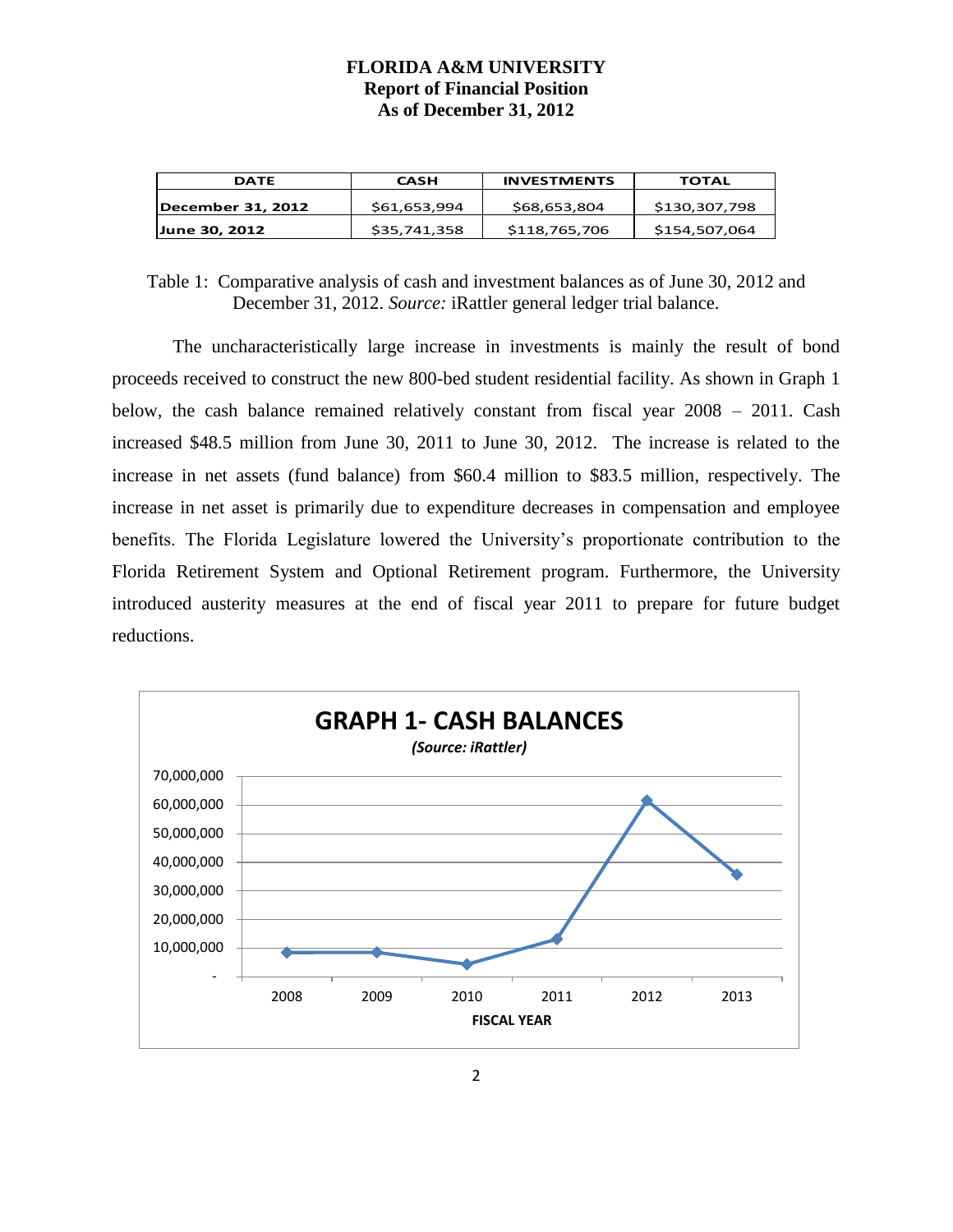As shown in Graph 2 below, during the four year period from fiscal years 2008 – 2011, investments increased as funds were transferred from cash. This trend began to reverse during fiscal year 2011 when the University reached its investment cap. The University has an investment ceiling of \$79 million (excluding funds held for construction projects). Although the cap was reached, the University was permitted to invest above its maximum for a six-month period. As a consequence, excess cash began to accumulate. Cash began to decrease as funds were transferred to the University's investment account and used to fund current year operations through December 31. 2012.

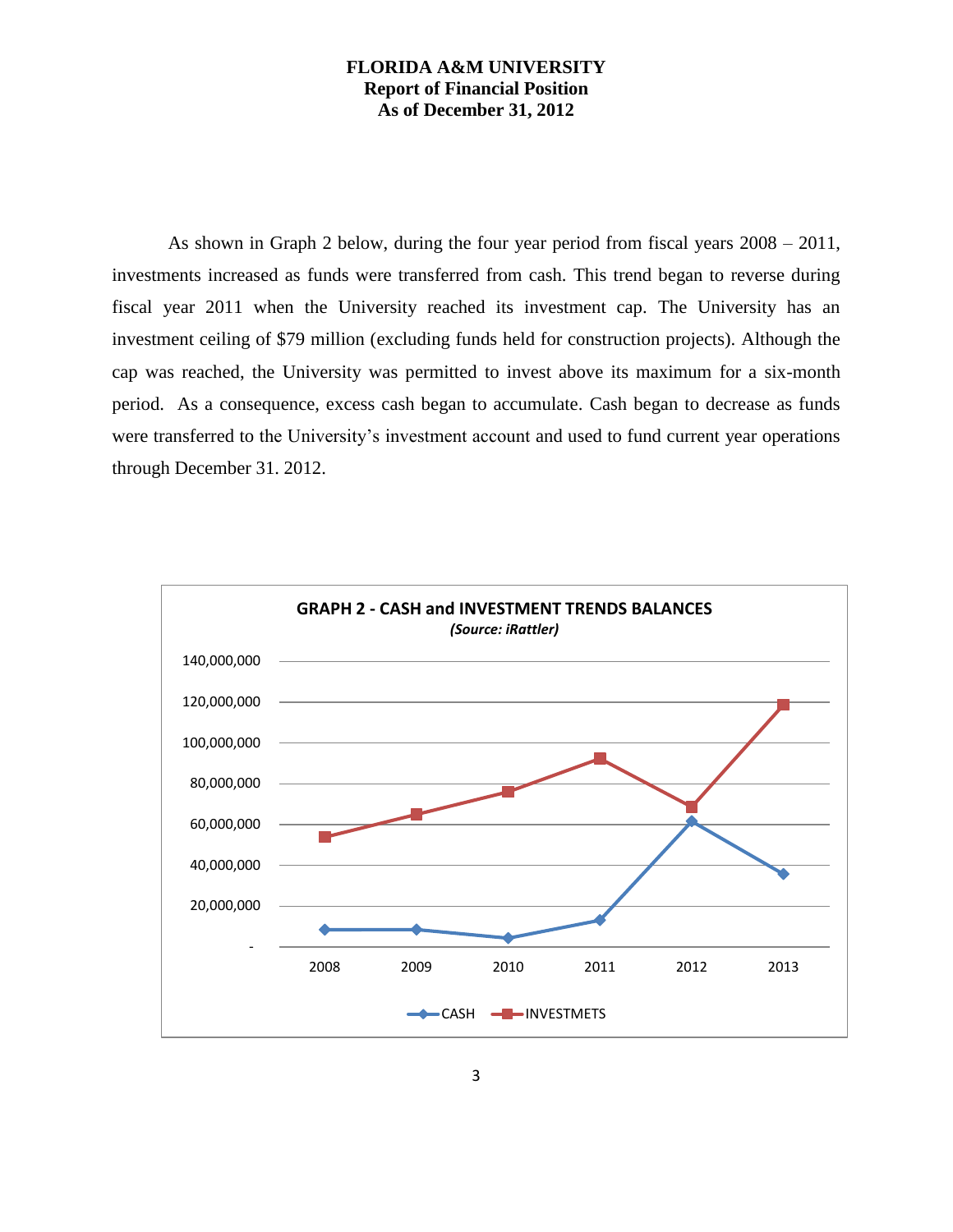## **Due From State**

As of December 31, 2012, the due from State receivable decreased \$7.5 million or 16.8%. The \$37.1 million receivable represents allocations due the University from PECO allocations to fund campus construction projects.

#### **Noncurrent Assets**

Noncurrent assets increased \$38.6 million or 7.4% as of December 31, 2012. The \$557.7 million balance is comprised primarily of net depreciable capital assets totaling \$455.9 million. This amount decreased \$6 million or 1.3% as of December 31, 2012 as compared to June 30, 2012. The decrease is largely due to depreciation expense recorded for the first six months of the fiscal year.

#### **LIABILITIES**

The University's liabilities totaled \$126.9 million as of December 31, 2012. Total liabilities are comprised of current (\$13.3 million) and noncurrent (\$113 million) components. This balance represents an increase of \$33 million or 35.2% as compared to June 30, 2012. The increase is primarily due to the increase in capital improvement debt of \$43.8 million to finance construction of the new 800 bed student residential facility.

#### **NET ASSETS**

For the period ended December 31, 2012, the University's net assets totaled \$588.1 million. As presented in Table 2, this balance reflects a decrease of \$9.6 million or 1.6% when compared to June 30, 2012. The decrease is primarily due to decreases in the capital projects fund (\$9.2 million), unrestricted fund (\$3.2 million), and other restricted fund (\$270 thousand). The decreases are offset by increases in the capital assets (\$3 million) and loan (\$13 thousand) funds.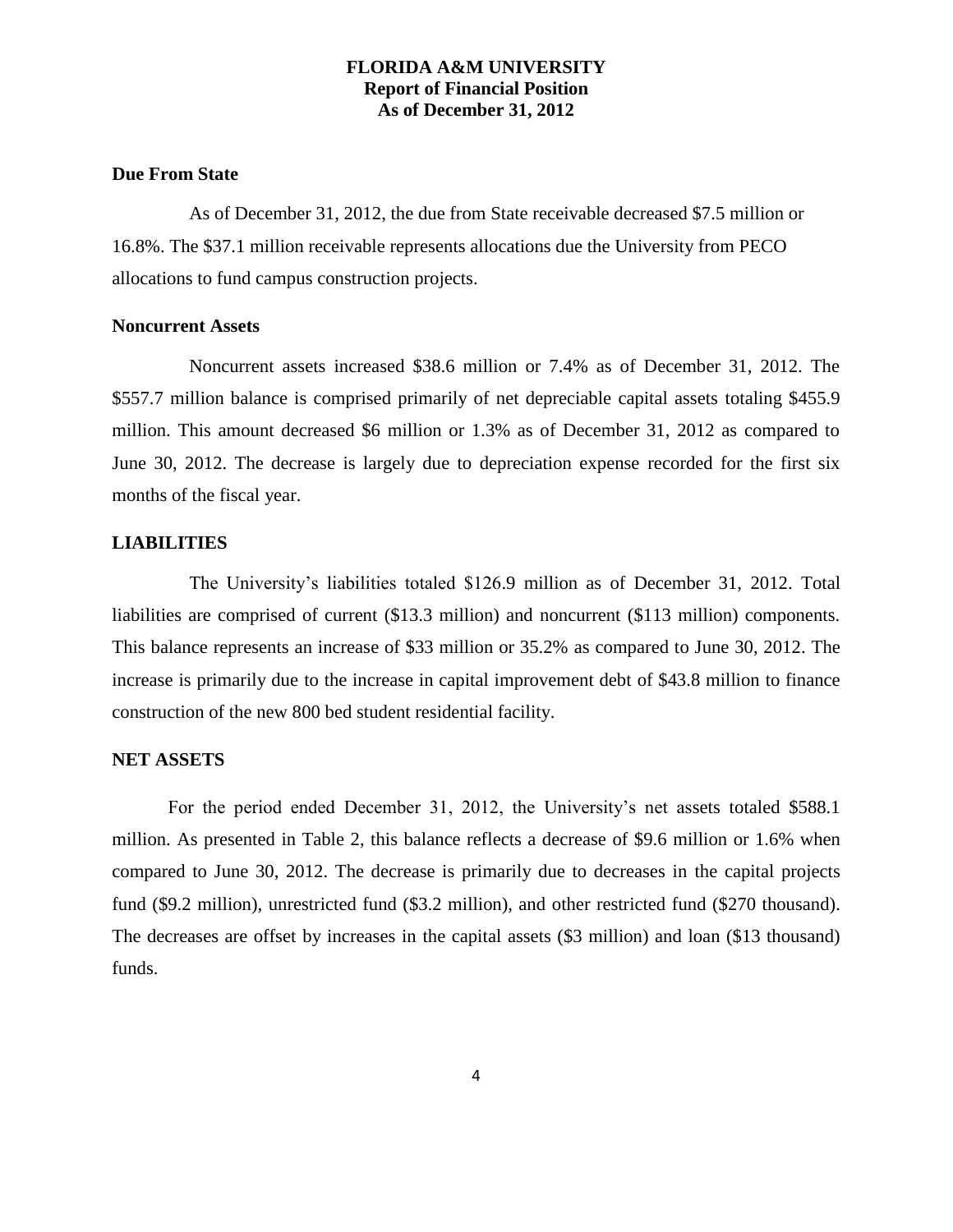## **NET ASSETS**

| <b>FUND</b>             | <b>UNAUDITED AS OF</b><br><b>DECEMBER 31, 2012</b> | <b>AUDITED AS OF</b><br><b>JUNE 30, 2012</b> | <b>INCREASE (DECREASE)</b><br><b>NET ASSETS</b> |
|-------------------------|----------------------------------------------------|----------------------------------------------|-------------------------------------------------|
| Capital Assets          | \$464,282,565                                      | \$461,288,025                                | \$2,994,540                                     |
| Debt Service            | \$1,202,406                                        | \$1,202,406                                  | \$0                                             |
| Loans                   | \$2,142,444                                        | \$2,129,189                                  | \$13,255                                        |
| Capital Projects        | \$39,909,260                                       | \$49,098,289                                 | (59, 189, 029)                                  |
| <b>Other Restricted</b> | \$354,446                                          | \$624,859                                    | (5270, 413)                                     |
| Unrestricted            | \$80,251,014                                       | \$83,458,983                                 | ( \$3, 207, 969)                                |
|                         | \$588,142,135                                      | \$597,801,751                                | ( \$9,659,616)                                  |

Table 2: Comparative analysis of net assets balances as of June 30, 2012 and December 31, 2012. *Source:* iRattler general ledger trial balance

The net decrease of \$6.2 million in capital assets and capital projects (\$9,189,029 - \$2,994,540) is primarily due to fixed asset additions and spending to fund construction projects. The \$3.2 million decrease in unrestricted net assets reflects the beginning effects fund balance drawdowns to fund current year operations. The Legislature decreased the University's base budget by \$19.9 million. Management decided to fund the reduction from existing carry-forward funds included in unrestricted net assets.

#### **REVENUES AND EXPENSES**

For the period ended December 31, 2012, operating revenues totaled \$83.2 million. This amount is offset by tuition allowance of \$16.4 million, resulting in net operating revenues of \$66.8 million. This amount represents approximately 47.2% of operating revenues reported at June 30, 2012. Non-operating revenues consist primarily of State appropriations (\$34.3 million), federal and state student financial aid (\$20.8 million), and net investment income (\$1.1 million).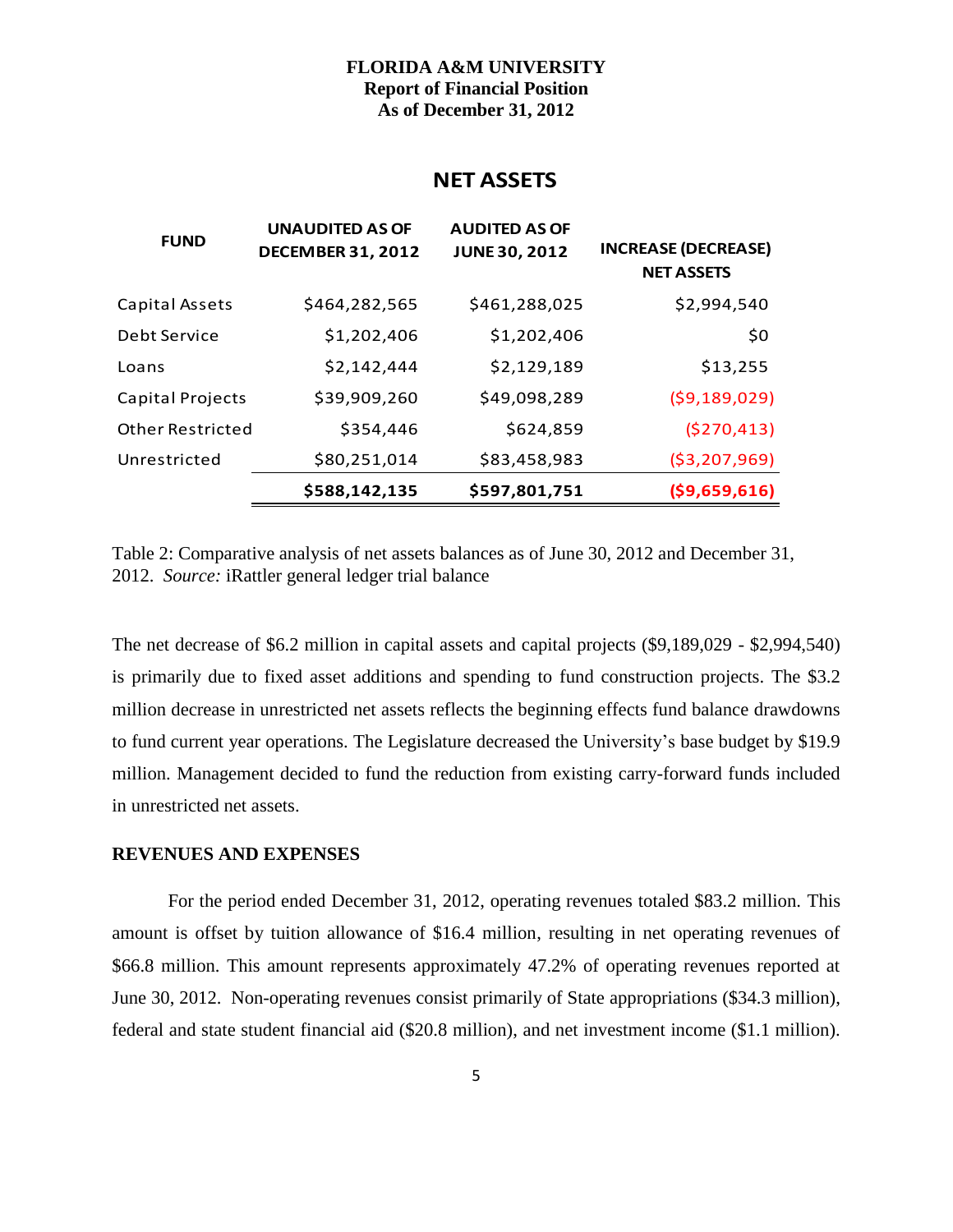The University's fiscal year 2012-2013 appropriation is \$67.5 million, of which 50% was received for the period ending December 31, 2012.

Likewise, university operating expenditures were roughly 47.9%. As shown in Graph 3 below, expenditures are primarily disbursed in the instruction category (26%), followed by scholarships and fellowships (13%), academic support (12%), institutional support (12%) research (10%), and operation and maintenance (7%).



Graph 3: Distribution of operating expenditures by to functional classification. *Source:* iRattler general ledger trial balance.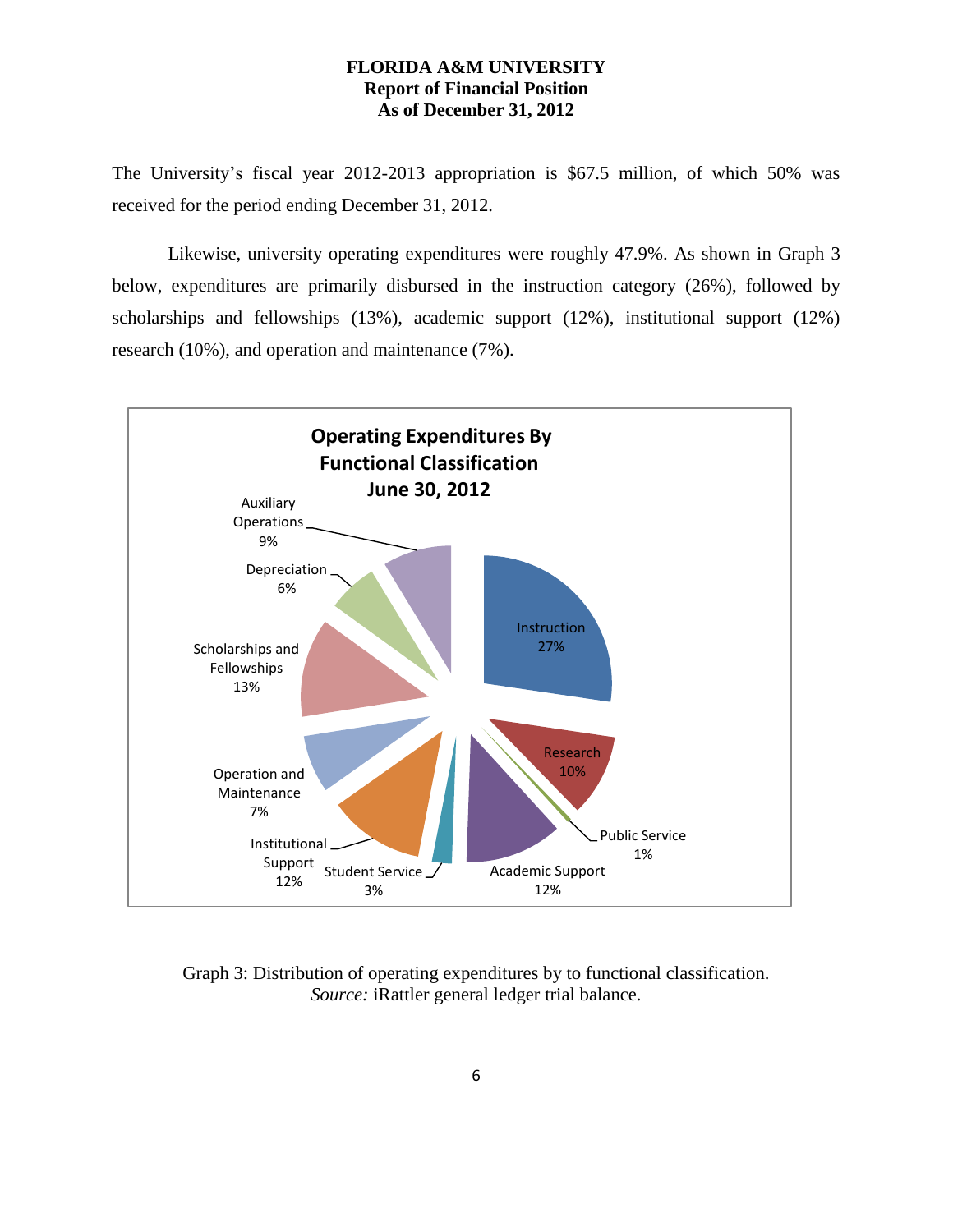As presented in Graph 4 below, the distribution has been relatively constant over the past five years.



Graph 4: Chart of operating expenditures by functional classification. *Source*: iRattler general ledger trial balance.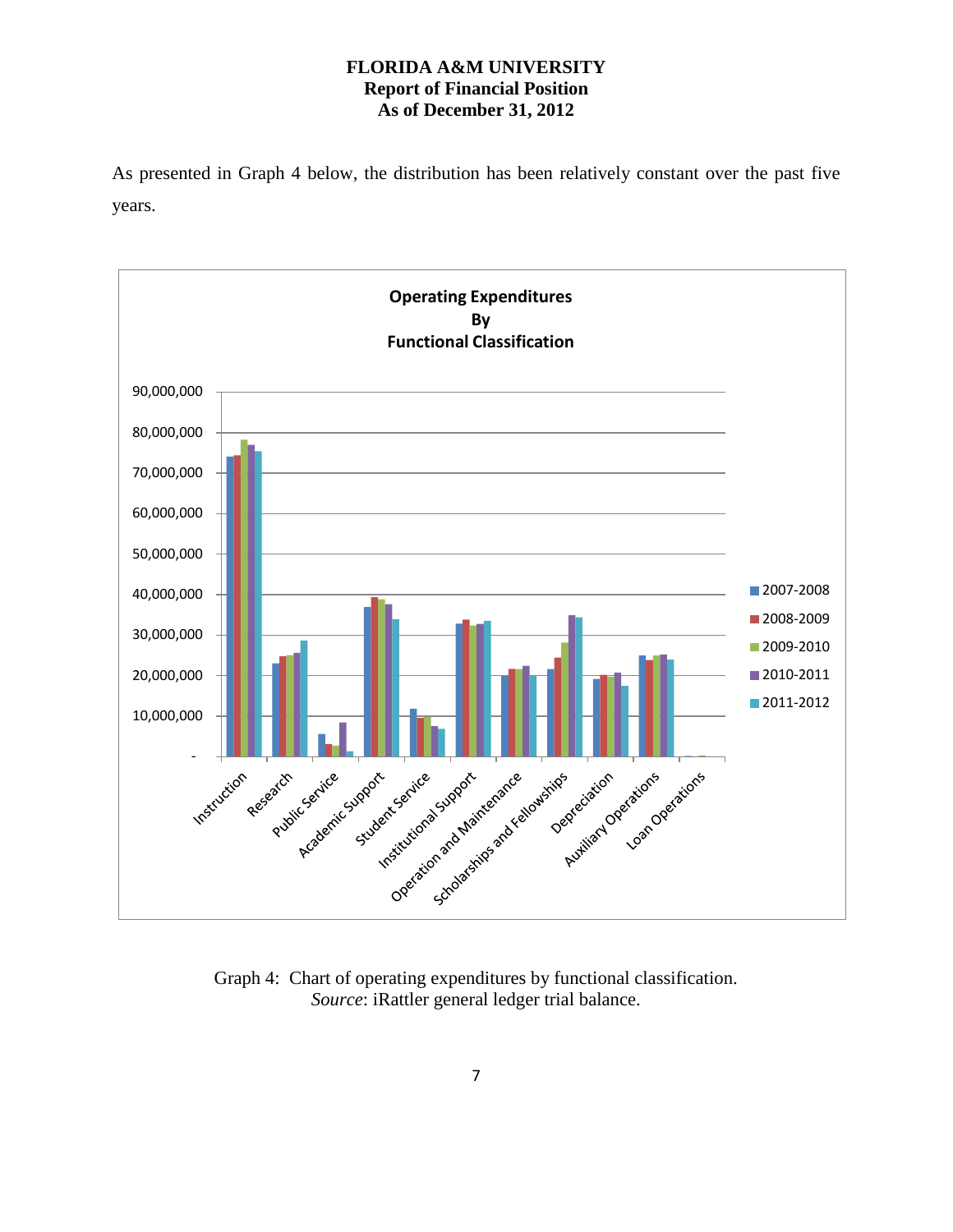#### **FINANCIAL RATIOS**

Florida Agricultural and Mechanical University (the University) has calculated their Composite Financial Index (CFI), based on the financial model of ratios for higher education, as outlined in the *Strategic Financial Analysis for Higher Education* by Prager, Sealy & Co., LLC.

The Composite Financial Index is established by first creating the value of the four core ratios:

- $\triangleright$  Primary Reserve Ratio
- $\triangleright$  Net Operating Revenues Ratio
- Return on Net Assets Ratio
- $\triangleright$  Viability Ratio

These ratios compare the institution's operating commitments (Primary Reserve Ratio) and its outstanding long-term obligations (Viability Ratio) against its expendable wealth. They measure the ability of the institution on a short-term basis to live within its means (Net Operating Revenues Ratio) and the ability of the institution to generate overall return against all net resources (Return on Net Assets Ratio). These four ratios, properly weighted and scored on a common scale, create a single score of institutional financial health.

Although the University has calculated a 5-year average of the Composite Financial Index (CFI) of 3.31, the 5-year (fiscal years 2008-2012) trend shows a general positive increase since 2010 to 4.29 for fiscal year 2012. This CFI indicates the University is in a position to direct its institutional resources to allow for transformation.

The calculation of the 2012 CFI with indexing to the audited financial statements is shown on the next page.

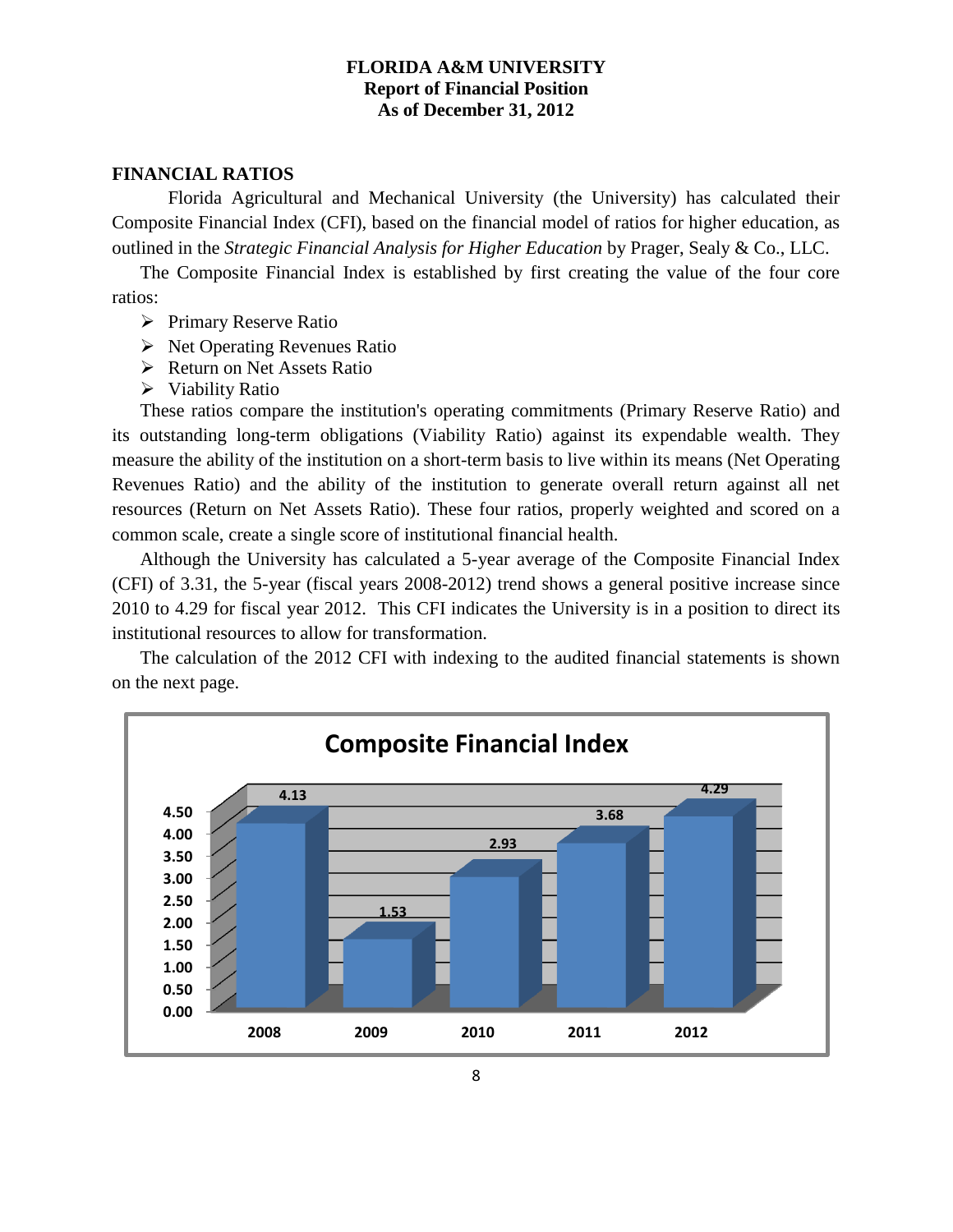|                                        |                                                                                                |                |          | <b>RATIO</b> |        | <b>RELEVANT</b> |          | <b>STRENGTH</b> |   | <b>WEIGHTING</b> |          |              |
|----------------------------------------|------------------------------------------------------------------------------------------------|----------------|----------|--------------|--------|-----------------|----------|-----------------|---|------------------|----------|--------------|
| <b>RATIO</b>                           | FORMULA/CALCULATION                                                                            |                |          | <b>VALUE</b> |        | <b>VALUE</b>    |          | <b>FACTOR</b>   |   | <b>FACTOR</b>    |          | <b>SCORE</b> |
|                                        |                                                                                                |                |          |              |        |                 |          |                 |   |                  |          |              |
| <b>PRIMARY RESERVE RATIO</b>           | Expendable Net Assets =<br>114,868,524<br><b>Total Expenses</b><br>294,339,058                 | (1)<br>(2)     | $\equiv$ | 0.3903       | $\div$ | 0.133           | $\equiv$ | 2.93            | X | 35%              | $\equiv$ | 1.03         |
| <b>NET OPERATING REVENUES RATIO</b>    | Net Operating Income (Loss) =<br>(2,438,029)<br><b>Total Operating Revenues</b><br>291,901,029 | $(3) =$<br>(4) |          | $(0.0084)$ ÷ |        | 1.30%           | $\equiv$ | $-0.64$         | X | 10%              | $\equiv$ | $-0.06$      |
| <b>RETURN ON NET ASSETS RATIO</b>      | Change in Net Assets<br>(139, 313)<br><b>Total Net Assets (beginning)</b><br>706,455,945       | (5)<br>(6)     | $\equiv$ | $(0.0002)$ ÷ |        | 2.00%           | $\equiv$ | $-0.01$         | X | 20%              | $\equiv$ | 0.00         |
| <b>VIABILITY RATIO</b>                 | Expendable Net Assets = 114,868,524<br>Long-Term Debt<br>29,055,326                            | (7)            | $(1) =$  | 3.9534       | $\div$ | 0.417           | $\equiv$ | 9.48            | X | 35%              | $\equiv$ | 3.32         |
| <b>COMPOSITE FINANCIAL INDEX (CFI)</b> |                                                                                                |                |          |              |        |                 |          | 4.29            |   |                  |          |              |

( ) Parenthetical numbers index to the FY 11-12 financial statements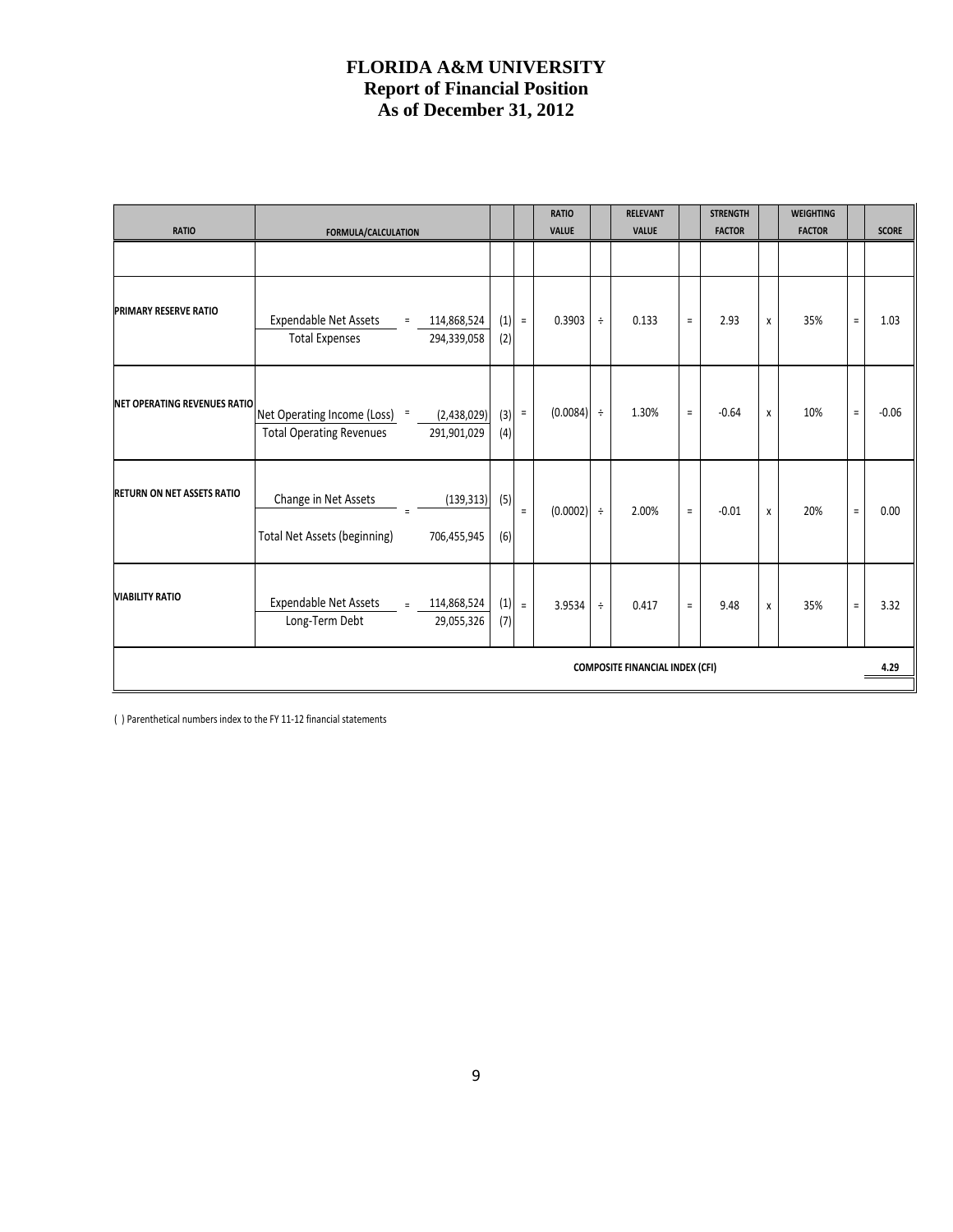| <b>STATEMENT OF NET ASSETS</b>                                                     |                           |     |                        |     |
|------------------------------------------------------------------------------------|---------------------------|-----|------------------------|-----|
| <b>AS OF JUNE 30, 2012</b>                                                         | <b>University</b>         |     | <b>Component Units</b> |     |
| <b>ASSETS</b>                                                                      |                           |     |                        |     |
| <b>Current Assets:</b>                                                             |                           |     |                        |     |
| Cash and Cash Equivalents                                                          | \$<br>40.241.171          | \$  | 423,877                |     |
| Investments<br>Accounts Receivable, Net                                            | 66,095,729                |     | 819.513                |     |
| Loans and Notes Receivable, Net                                                    | 21,073,445<br>28,259      |     | 19,874                 |     |
| Due from State                                                                     | 44,655,154                |     |                        |     |
| Inventories                                                                        | 481,457                   |     | 4,925                  |     |
| <b>Total Current Assets</b>                                                        | 172,575,215               |     | 1,268,189              |     |
| <b>Noncurrent Assets:</b>                                                          |                           |     |                        |     |
| Restricted Cash and Cash Equivalents                                               | 21,412,823                |     |                        |     |
| <b>Restricted Investments</b>                                                      | 2,558,075                 |     | 109,617,232            |     |
| Loans and Notes Receivable, Net                                                    | 2,121,328                 |     |                        |     |
| Depreciable Capital Assets, Net<br>Nondepreciable Capital Assets                   | 461,938,995<br>31,083,772 |     | 722,655                |     |
| <b>Other Noncurrent Assets</b>                                                     |                           |     | 2,181                  |     |
| <b>Total Noncurrent Assets</b>                                                     | 519,114,993               |     | 110,342,068            |     |
| <b>TOTAL ASSETS</b>                                                                | \$<br>691,690,208         | \$  | 111,610,257            |     |
| <b>LIABILITIES</b>                                                                 |                           |     |                        |     |
| <b>Current Liabilities:</b>                                                        |                           |     |                        |     |
| <b>Accounts Payable</b>                                                            | \$<br>4,524,649           | \$  | 257,263                |     |
| <b>Construction Contracts Payable</b>                                              | 4,566,389                 |     |                        |     |
| Salaries and Wages Payable                                                         | 2, 141, 174               |     |                        |     |
| Deposits Payable<br>Due to State                                                   | 3,868,100<br>118,187      |     |                        |     |
| Deferred Revenue                                                                   | 5,273,241                 |     | 373,750                |     |
| Other Current Liabilities                                                          |                           |     | 2,216,732              |     |
| Long-Term Liabilities - Current Portion:                                           |                           |     |                        |     |
| Capital Improvement Debt Payable                                                   | 1,791,000                 | (7) |                        |     |
| Loans and Notes Payable<br>Capital Leases Payable                                  | 83,333<br>320,538         |     | 68,163                 |     |
| <b>Compensated Absences Payable</b>                                                | 1,410,763                 |     |                        |     |
| <b>Total Current Liabilities</b>                                                   | 24,097,374                |     | 2,915,908              |     |
| <b>Noncurrent Liabilities:</b>                                                     |                           |     |                        |     |
| Capital Improvement Debt Payable                                                   | 27,264,326                | (7) |                        |     |
| Loans and Notes Payable                                                            | 83,334                    |     | 205,609                |     |
| Capital Leases Payable                                                             | 14,714,014                |     |                        |     |
| <b>Compensated Absences Payable</b><br>Postemployment Health Care Benefits Payable | 18,237,741<br>7,231,000   |     |                        |     |
| <b>Other Noncurrent Liabilities</b>                                                | 2,260,668                 |     |                        |     |
| <b>Total Noncurrent Liabilities</b>                                                | 69,791,083                |     | 205,609                |     |
| <b>TOTAL LIABILITIES</b>                                                           | 93,888,457                | \$  | 3,121,517              |     |
| <b>NET ASSETS</b>                                                                  |                           |     |                        |     |
| Invested in Capital Assets, Net of Related Debt                                    | \$<br>461,235,452         | \$  | 722,655                |     |
| Restricted for Nonexpendable:                                                      |                           |     |                        |     |
| Endowment                                                                          |                           |     | 79,859,388             |     |
| Restricted for Expendable:<br>Debt Service                                         | 1,202,406                 |     |                        |     |
| Loans                                                                              | 2,129,189                 | (1) |                        |     |
| Capital Projects                                                                   | 49,150,862                |     |                        |     |
| Other                                                                              | 624,859                   |     | 27,785,942             | (1) |
| Unrestricted                                                                       | 83,458,983                | (1) | 120,755                | (1) |
| <b>TOTAL NET ASSETS</b>                                                            | 597,801,751               | \$  | 108,488,740            |     |
| <b>TOTAL LIABILITIES AND NET ASSETS</b>                                            | 691,690,208               | \$  | 111,610,257            |     |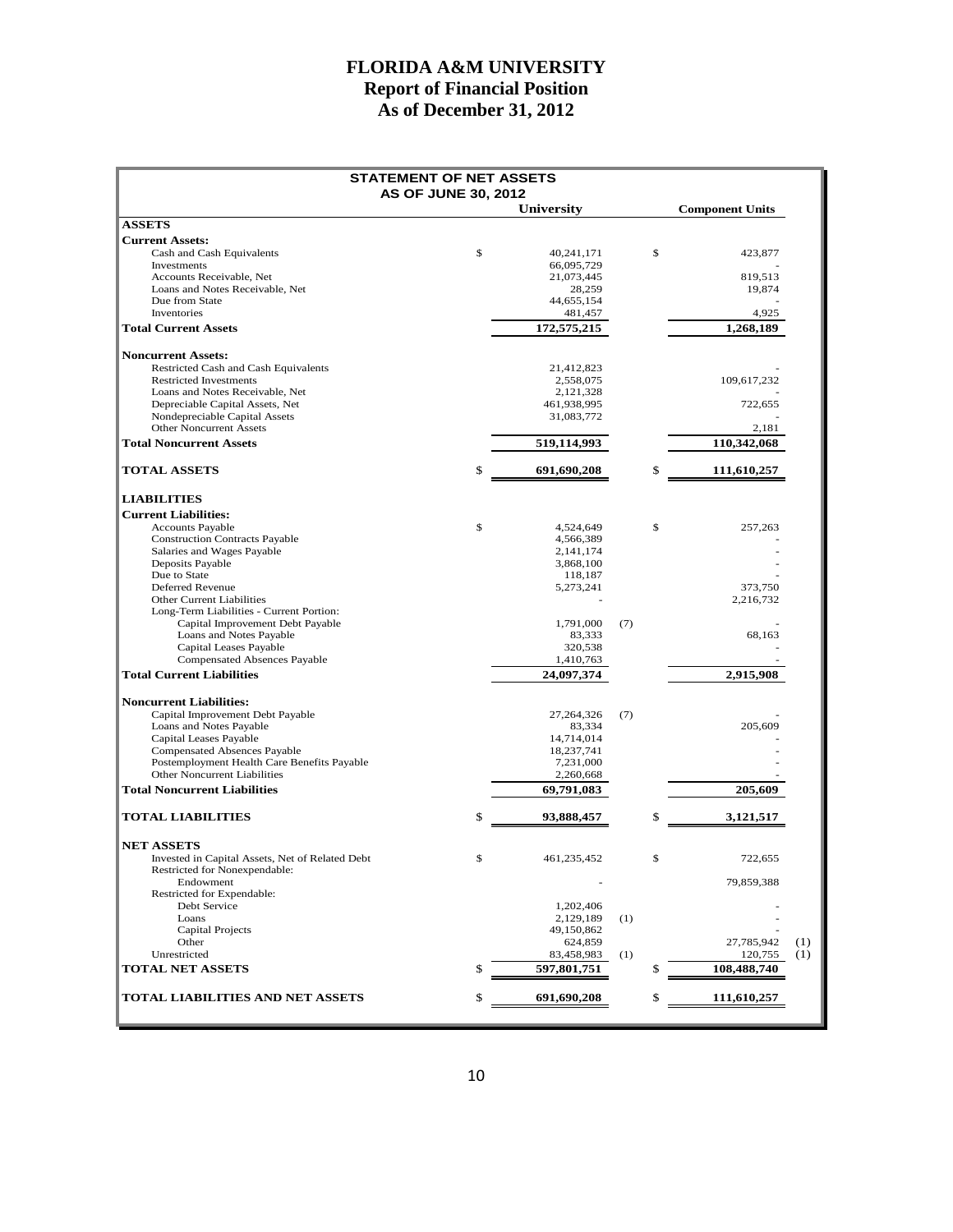#### **STATEMENT OF REVENUES, EXPENSES, AND CHANGES IN NET ASSETS FOR THE FISCAL YEAR ENDED JUNE 30, 2012**

|                                                                    |    | University              |     | <b>Component Units</b> |     |  |  |
|--------------------------------------------------------------------|----|-------------------------|-----|------------------------|-----|--|--|
| <b>REVENUES</b>                                                    |    |                         |     |                        |     |  |  |
| <b>Operating Revenues:</b>                                         |    |                         |     |                        |     |  |  |
| Student Tuition and Fees, Net of Scholarship                       |    |                         |     |                        |     |  |  |
| Allowance of \$22,746,419 (\$1,242,540 Pledged                     |    |                         |     |                        |     |  |  |
| for Parking Revenue Bonds)<br><b>Federal Grants and Contracts</b>  | \$ | 63,054,104              | \$  |                        |     |  |  |
| State and Local Grants and Contracts                               |    | 40,663,482<br>5,969,890 |     |                        |     |  |  |
| Nongovernmental Grants and Contracts                               |    | 1,429,933               |     |                        |     |  |  |
| Sales and Services of Auxiliary Enterprises                        |    |                         |     |                        |     |  |  |
| (\$12,199,839 Pledged for Housing Capital Improvement Debt,        |    |                         |     |                        |     |  |  |
| \$948,095 Pledged for Parking Capital Improvement Debt, and        |    |                         |     |                        |     |  |  |
| \$2,415,719 Pledged for Student Services Capital Improvement Debt) |    | 22,511,282              |     |                        |     |  |  |
| Interest on Loans and Notes Receivable                             |    | 74,771                  |     |                        |     |  |  |
| <b>Other Operating Revenues</b>                                    |    | 7,952,835               |     | 5,698,187              |     |  |  |
| <b>Total Operating Revenues</b>                                    |    | 141,656,297             | (4) | 5,698,187              | (4) |  |  |
|                                                                    |    |                         |     |                        |     |  |  |
| <b>EXPENSES</b>                                                    |    |                         |     |                        |     |  |  |
| <b>Operating Expenses:</b>                                         |    |                         |     |                        |     |  |  |
| Compensation and Employee Benefits                                 |    | 161,391,300             |     | 1,246,393              |     |  |  |
| Services and Supplies                                              |    | 49,849,086              |     | 7,755,018              |     |  |  |
| Utilities and Communications                                       |    | 12,843,486              |     | 35,772                 |     |  |  |
| Scholarships, Fellowships, and Waivers                             |    | 34,441,632              |     |                        |     |  |  |
| Depreciation                                                       |    | 17,465,086              |     | 6,450                  |     |  |  |
| <b>Total Operating Expenses</b>                                    |    | 275,990,590             | (2) | 9,043,633              | (2) |  |  |
| <b>Operating Loss</b>                                              |    | (134, 334, 293)         |     | (3,345,446)            |     |  |  |
| NONOPERATING REVENUES/(EXPENSES)                                   |    |                         |     |                        |     |  |  |
| <b>State Noncapital Appropriations</b>                             |    | 97.822.294              | (4) |                        |     |  |  |
| Federal and State Student Financial Aid                            |    | 45,069,465              | (4) |                        |     |  |  |
| <b>Investment Income</b>                                           |    | 1,770,066               | (4) | 2,915,945              | (4) |  |  |
| Unrealized Gains (Losses) on Investments                           |    | 240,194                 |     | (3,553,744)            |     |  |  |
| <b>Other Nonoperating Revenues</b>                                 |    | 256,184                 | (4) |                        |     |  |  |
| Loss on Disposal of Capital Assets                                 |    | (227,097)               | (2) |                        |     |  |  |
| Interest on Capital Asset-Related Debt                             |    | (1,713,357)             | (2) |                        |     |  |  |
| <b>Other Nonoperating Expenses</b>                                 |    | (7,364,381)             | (2) |                        |     |  |  |
| <b>Net Nonoperating Revenues (Expenses)</b>                        |    | 135,853,368             |     | (637,799)              |     |  |  |
| Income (Loss) Before Other Revenues, Expenses, Gains, or Losses    |    | 1,519,075               | (3) | (3,983,245)            | (3) |  |  |
| <b>State Capital Appropriations</b>                                |    | 1,130,325               |     |                        |     |  |  |
| Capital Grants, Contracts, Donations, and Fees                     |    | 1,168,391               |     |                        |     |  |  |
|                                                                    |    |                         |     |                        |     |  |  |
| <b>Increase (Decrease) in Net Assets</b>                           |    | 3,817,791               | (5) | (3,983,245)            | (5) |  |  |
| Net Assets, Beginning of the Year                                  |    | 593,983,960             | (6) | 112,471,985            | (6) |  |  |
|                                                                    |    |                         |     | \$<br>108,488,740      |     |  |  |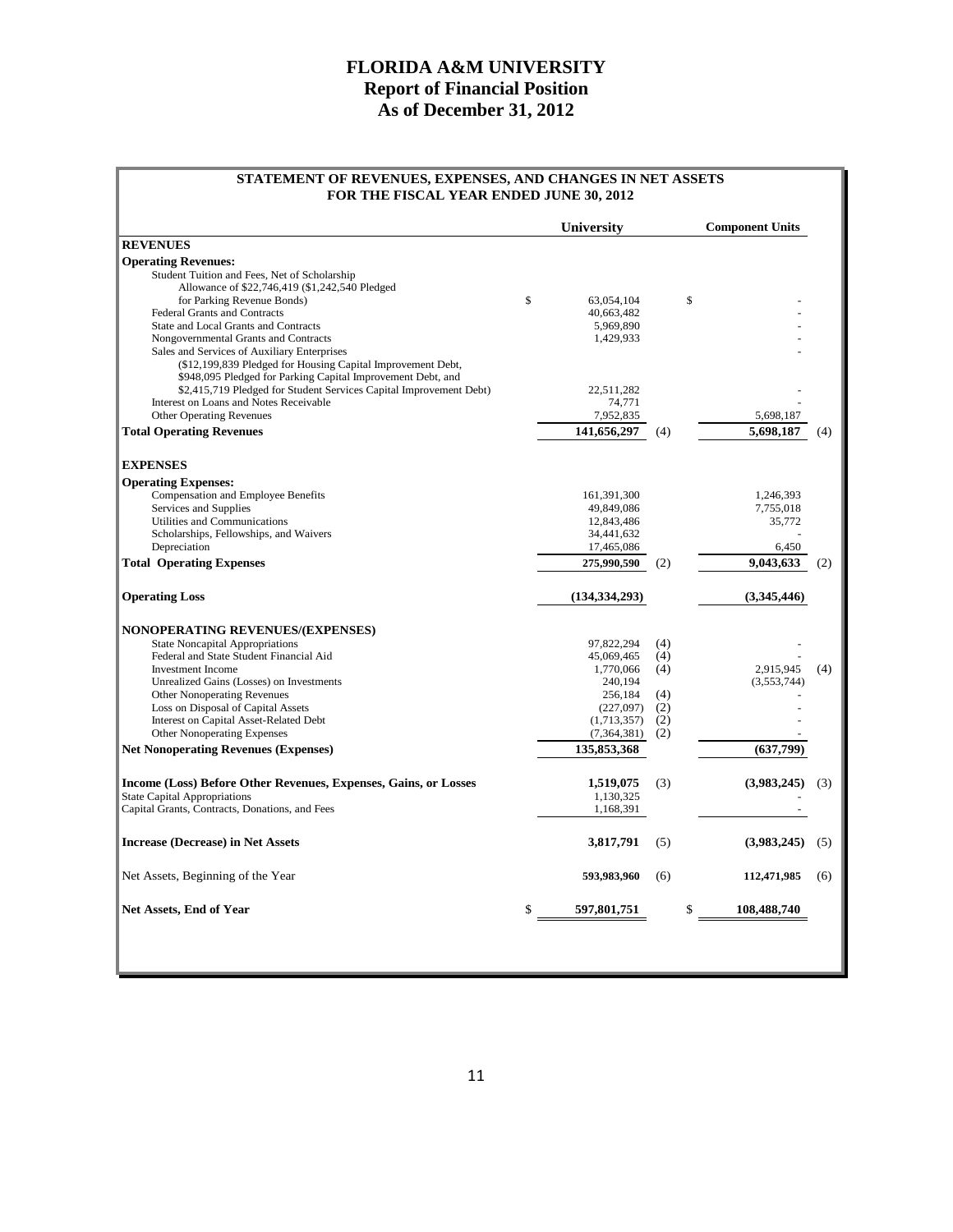#### **Primary Reserve Ratio**

The Primary Reserve Ratio measures the financial strength of the institution by comparing expendable net assets to total expenses. This ratio provides a snapshot of financial strength and flexibility by indicating how long the institution could function using its expendable reserves without relying on additional net assets generated by operations. A Primary Reserve Ratio of .40X or better is advisable to give institutions the flexibility to transform the enterprise.

The University had a <sup>2</sup>.39x primary reserve ratio for 2012, which indicates the University has the ability to cover approximately 5 months of expenses. At this level, the institution is able to rely on internal cash flow to meet short-term cash requirements.



## **Net Operating Revenues Ratio**

The Net Operating Revenues Ratio indicates whether total unrestricted activities resulted in a surplus or deficit. A ratio between 2% to 4% is advisable over an extended period.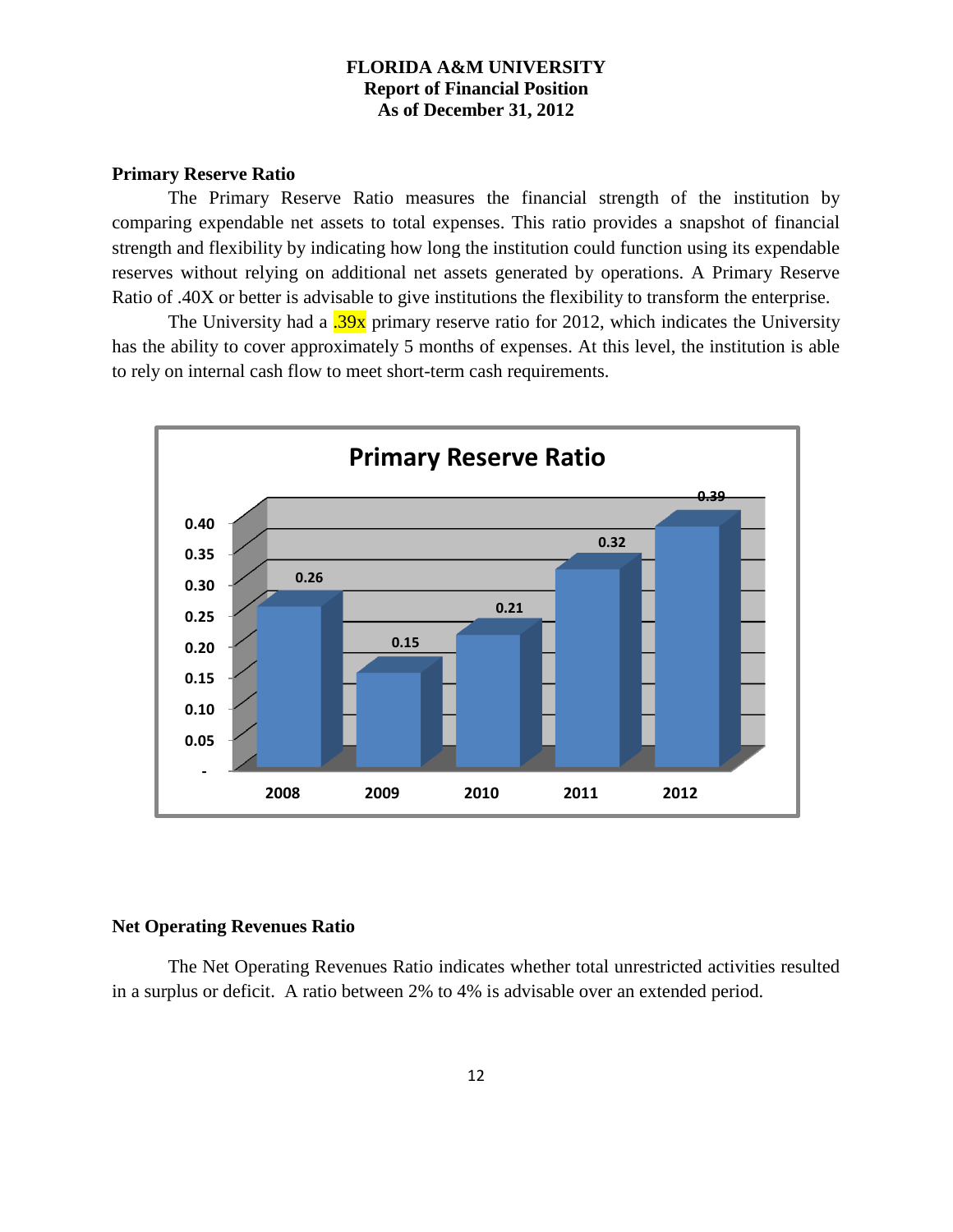The University had a 5-year average of negative 2.0%, which can be attributed to operating deficits of \$2.9 million in 2008 and \$2.5 million in 2012. The deficit in 2008 was due to a loss in investment earnings of \$4.7 million in the University's Foundation resulting in a negative ratio of .80%. The deficit in 2012 was the result of an operating deficit in Foundation of approximately \$4 million and a decrease in the University's Net Assets due to recognizing \$7.4 million in expense resulting from a change in the property threshold. The property valued at less than \$5,000 with the associated depreciation was removed from the Balance Sheet. Despite these two years of operating deficits, the University is financially strong as indicated by the remaining three ratios of the Financial Composite Index.



#### **Return on Net Assets Ratio**

The Return on Net Assets Ratio measures total economic return and determines whether the institution is financially better off than in previous years. A ratio between 6% and 7% is advisable over an extended period when inflation rate equals 3%. The University had a 5-year average of  $5.8\%$ .